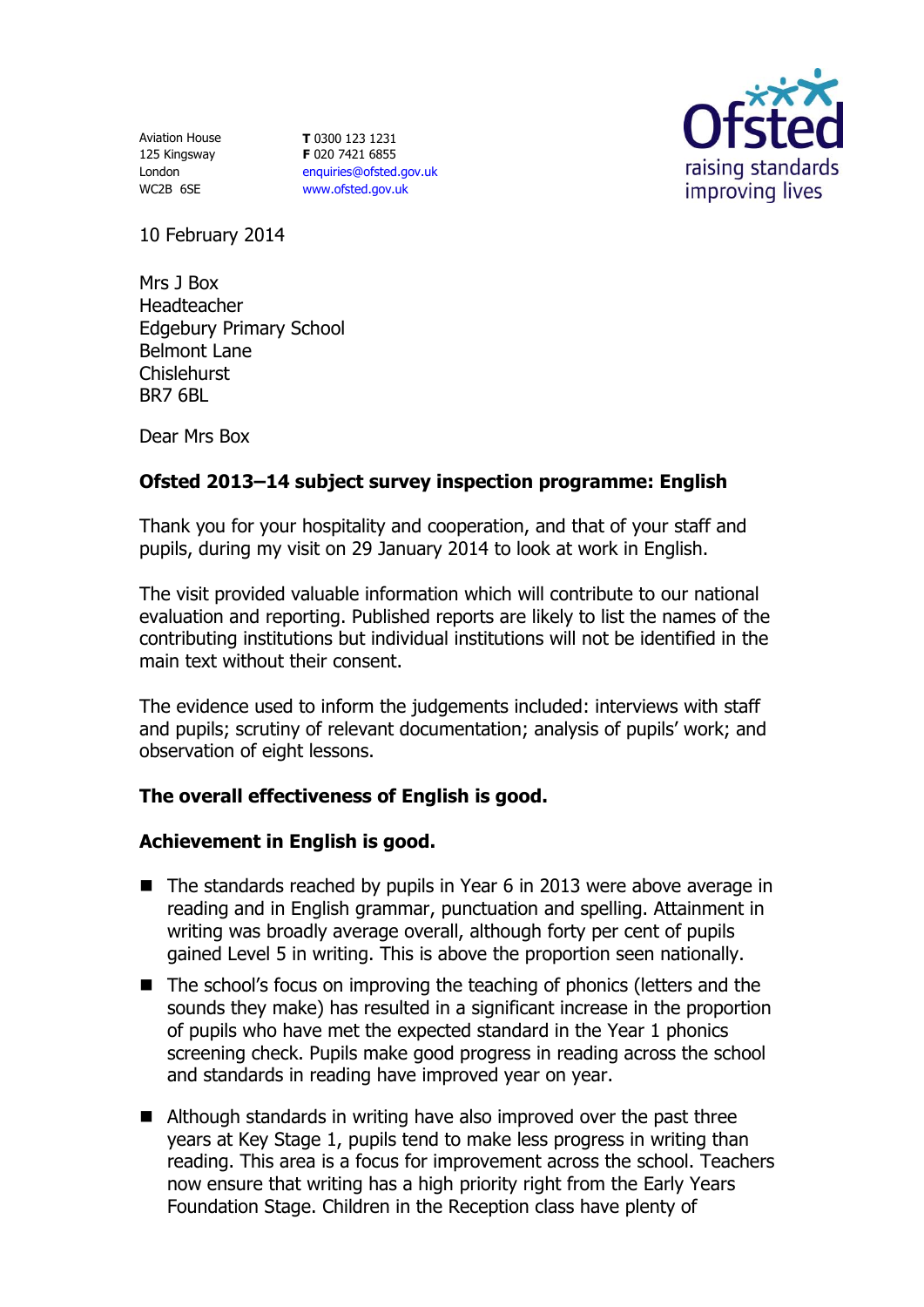opportunities to write both formally and informally. For example, they have 'space logs' to fill in when they are at play in their 'space capsule' role-play area and they regularly practise their writing skills, working in small groups with their teacher.

- Close investigation by senior staff has shown that some groups, such as boys, disabled pupils and those with special educational needs and pupils eligible for support from the pupil premium, tend to make less progress in writing than their classmates. School leaders have increased the rigour of procedures to track the progress of pupils and this ensures that underachievement is spotted quickly. The latest information on pupils' progress indicates that the situation is improving and progress is more even for different groups of pupils.
- **Pupils have good attitudes to learning and most can express their ideas** clearly both orally and in writing. They contribute readily to discussion and say that they enjoy English lessons.

### **Teaching in English is good.**

- Teachers have a good knowledge of children's literature and use a wide range of classic and contemporary texts with their pupils. They are enthusiastic about reading and communicate a love of books to their pupils.
- Teachers structure lessons carefully. As a result, in the majority of lessons learning builds logically and pupils' understanding is developed well. Pupils learn new skills, practise them with the teacher's support and then apply their knowledge independently. This builds their confidence.
- Teachers ensure that pupils have opportunities to write in lessons, but some make too much use of mini whiteboards and pens, so that there is no permanent record of pupils' writing in a lesson. In these classes, work in books appears sparse.
- A new format for writing targets have been introduced quite recently and are not yet used consistently by all staff. However, all pupils know what level they are working at and what they need to do to improve.
- $\blacksquare$  Pupils receive useful feedback from teachers about the quality of their written work. However, marking of incorrect spelling and handwriting is less consistent. As a result, some pupils repeatedly make the same spelling mistakes in their work and others habitually form letters incorrectly when writing.
- The school makes good use of teaching assistants who have specialist skills in supporting pupils with specific needs, such as those with dyslexia or speech and communication difficulties. This helps to ensure that these pupils do not fall behind their classmates.

### **The curriculum in English is good.**

■ The curriculum is engaging for pupils because it is designed around their interests, but it also gives proper attention to the development of basic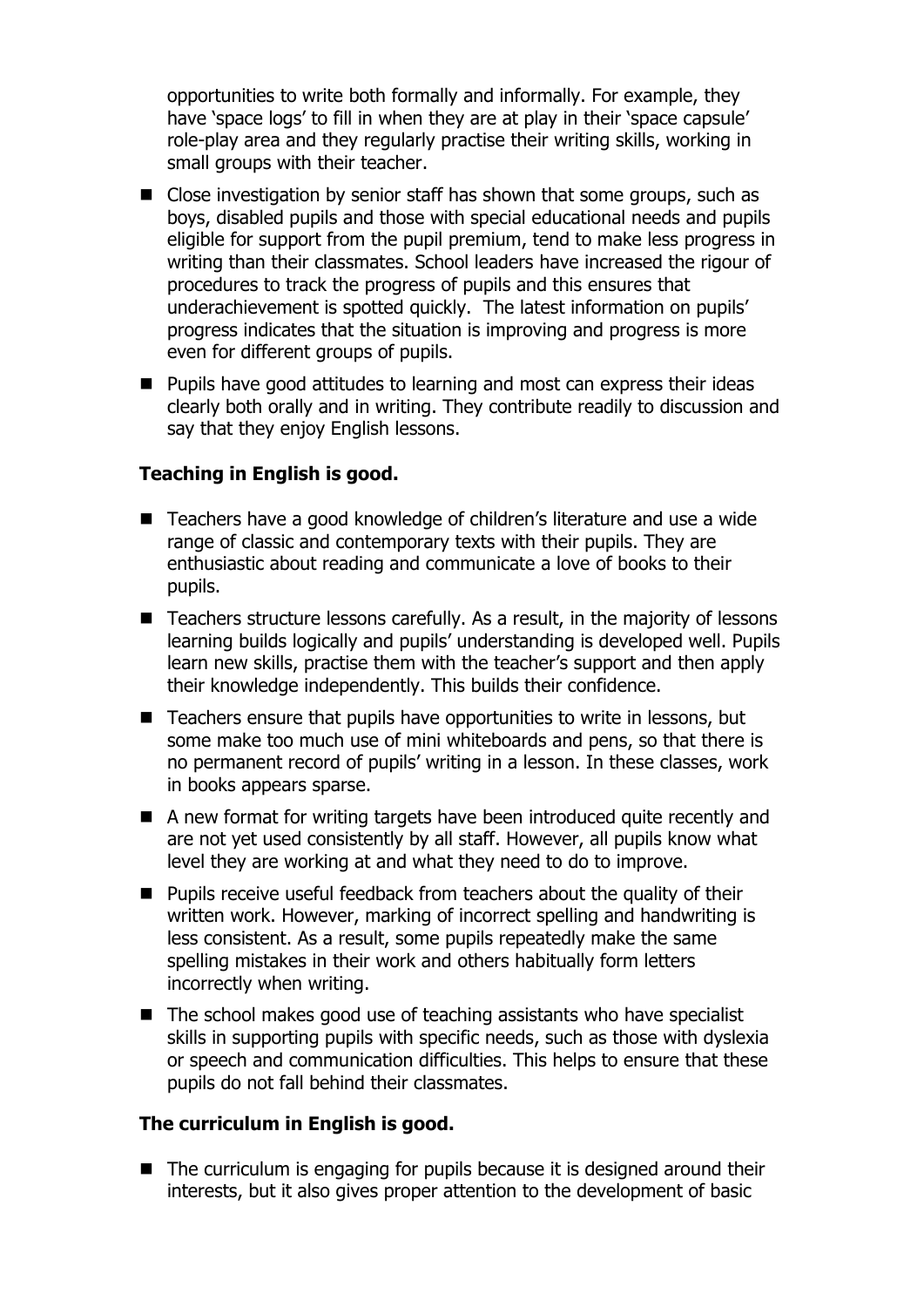literacy skills. Younger pupils have discrete lessons on phonics and older pupils are taught grammar and punctuation.

- Teachers provide opportunities for pupils to apply their writing skills in a range of subjects such as history and geography. They ensure that pupils read widely and experience a variety of non-fiction texts and poetry as well as story books.
- The school has taken effective action to review its curriculum for English in advance of the implementation of the new national guidance.
- All staff are confident in using electronic equipment such as visualisers and interactive whiteboards and make good use of video and online texts to enhance learning in English.
- Weekly lessons with a visiting drama coach provide enjoyable opportunities for pupils to participate in role-play activities, but do not ensure that pupils' speaking and listening skills progress and develop systematically as they move through the school.

### **Leadership and management of English are good.**

- The subject leader is very knowledgeable and experienced and works closely with the headteacher and other senior leaders in the school as a valued member of the senior leadership team.
- She makes good use of regular visits to classrooms and checks of pupils' work and progress to monitor the quality of the school's provision in English and has a good understanding of what is going well and what still needs to be improved.
- $\blacksquare$  The quality of the subject development plan has greatly improved this year so that it is clearly focused on improving areas of relative weakness.
- The subject leader's strong classroom practice provides a good model for other less-experienced staff. The headteacher makes sure that the subject leader has opportunities to work alongside colleagues in the classroom to develop their skills.

## **Areas for improvement, which we discussed, include:**

- **E** ensuring that there is a clear progression in the development of pupils' speaking and listening skills across the school
- developing greater consistency in teachers' marking of basic spelling mistakes and recurring errors with letter formation when handwriting
- **P** providing more opportunities for pupils to write in their books.

I hope that these observations are useful as you continue to develop English in the school.

As explained previously, a copy of this letter will be published on the Ofsted website. It may be used to inform decisions about any future inspection. A copy of this letter is also being sent to your local authority.